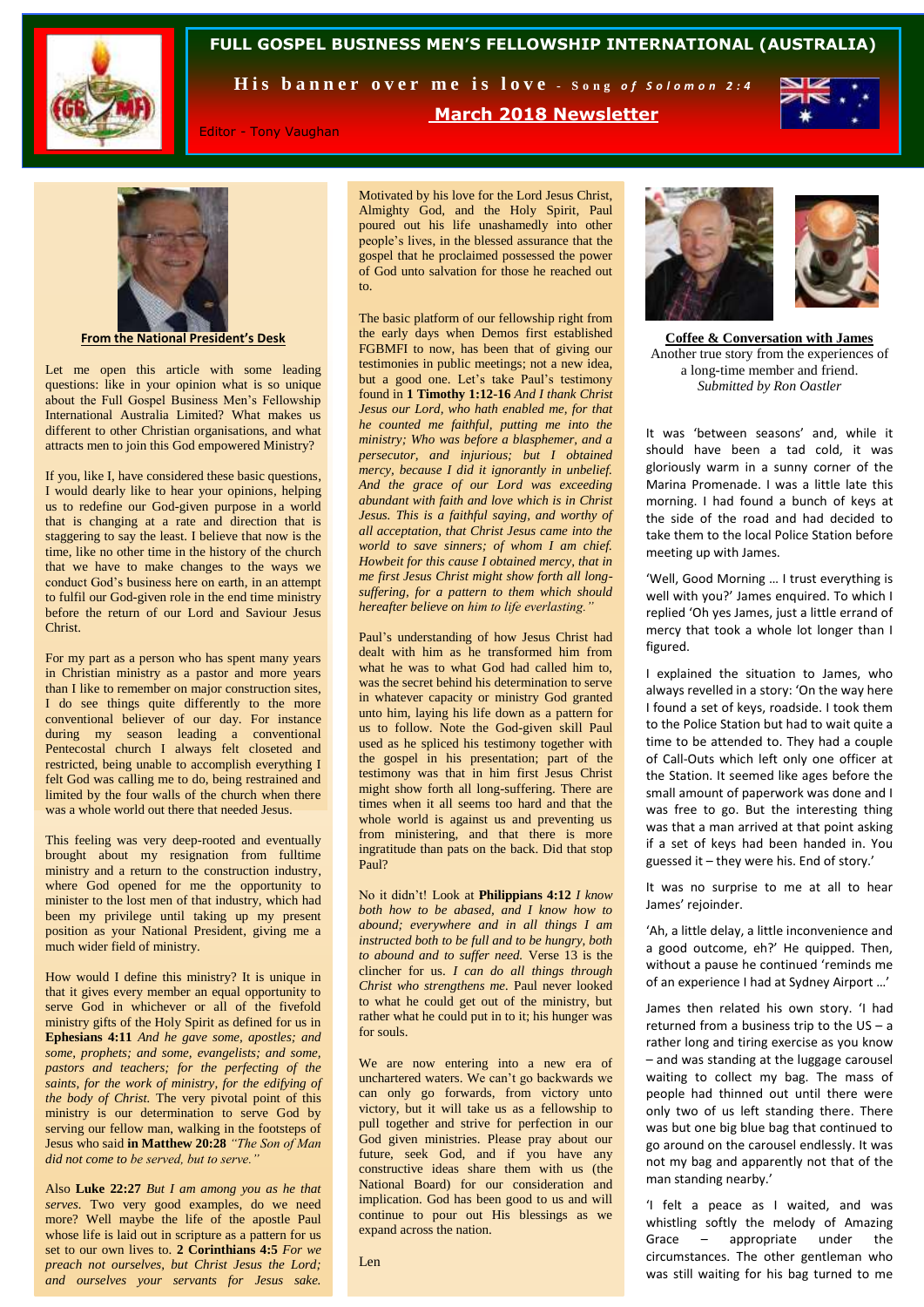

#### **March 2018 Newsletter**

and somewhat surprisingly asked: "Did I hear you whistling Amazing Grace?" To which I replied "Yes. It is a beautiful melody and the lyrics are quite powerful.'

'The gentleman then asked "Are you are a Christian?" To which I replied "I certainly am…" "And so am I, said he."'

James continued: 'We introduced ourselves and I learned he was Bud Edwards, a Cadillac Dealer from Texas. He had only been a Christian for some months and had felt the Lord tell him to go to Australia and He would show him what to do then. Some folks thought he was crazy … and here he was at the Luggage Carousal, his bag apparently lost, and asking the Lord what to do.'

'I sensed that he should meet up with Bernie Gray in Brisbane. Bernie was an outstanding automotive man from way back. He had imported the very first Subaru vehicles into the country. His One Stop Shop for Car Care was an icon. More than this, he had a heart to see men come to know the Lord and he was leading the Fellowship at that stage. So … I called Bernie and put Bud in touch with him.'

'Now, at that stage a Qantas Supervisor came by the carousel. I explained our lost bags situation and he replied with a broad smile "No Sir, Qantas does not lose bags. We occasionally mislay them but we do find them – and we return them to their rightful owners. I will check for you." '

'It was at that very moment that Bud exclaimed "OH NO! I repacked my gear from an older brown bag into a newer blue bag. That's my bag on the carousel! It has been there all of this time!" '

'So, Bud's bag went unidentified and mine was mislaid – and all for a purpose.'

'Bud went to Brisbane and spent time with Bernie, shared testimony, had fellowship, spoke at a function, returned to Texas.'

'Bud says that the Lord taught him through his Australian experience, to trust Him totally – even when people think you are crazy. Bud is now the senior pastor of a church in Texas.'

'So my friend' James concluded 'we do not always play a prominent role in another man's experience with God but it will always be significant – and we need to be aware of the potential in all situations. "All things work together for good to those who love Him and are called according to His purpose for them."'



**TREVOR WATTS MP** 

MEMBER FOR TOOWOOMBA NORTH

SHADOW MINISTER FOR POLICE AND

**COUNTER TERRORISM** 

SHADOW MINISTER FOR CORRECTIVE

SERVICES

speakers are selected from

Christian Businessmen, Professionals,

Politicians and Laymen who have a

MEN & WOMEN WELCOME TO COME &

story to tell of God's goodness.

HEAR TREVOR'S PERSONAL STORY

**FGBMFI SPEAKERS-**

## Vour Personal Invitation.....

to attend the

### **Fellowship Dinner**

Full Gospel Business Men's Fellowship International **Toowoomba Chapter** 

#### **Guest Speaker: TREVOR WATTS MP**

Trevor grew up in England living one door down from his local church. He joined the Boys Brigade at the age of 7 and was a keen participant for the Brigade's football team. Trevor's involvement with the Boys Brigade lead to many friendships and guidance from people within the local community. These early encounters for 8 years thoroughly shaped his character, his beliefs and his faith. Trevor's father was an Australian and his mother was English and at 17 Trevor left England to travel. He spent 4 years playing basketball for the South China Athletic Association.

He moved to Qld and in 1991 he transferred his studies to the USQ where he completed a Bachelor of Business, Diploma of Export Management.

Trevor saw huge opportunities for Toowoomba, Highfields and the Darling Downs, believing in the need for strong regional voices in parliament to fight for a fair go. Trevor Was elected as the Representative for Toowoomba North in 2012 and re-elected in 2015 and again last November. From his early upbringing in the Christian Faith, Trevor finds those values & priorities, character and faith very important in his political career and in his family.

He and his wife Sue have 4 children.

One of Trevor's statements from his Maiden Speech, "Finally and privately, I say thank you to my God for watching over my life, especially through a near-fatal accident last year (2011) and for giving me the strength to meet life's challenges".



# **MALCOLM REEVE** (*courtesy FGB UK)*

Profession: Retired Police Officer

I was brought up in Norfolk where I joined the police as a cadet. This led me into a 30-year career until I retired as chairman of the Norfolk Police Federation. Early in my training as someone who loved sport I was part of a four-man police team in a national running competition over seven mountain peaks in the Snowdon range. Although we all came from one of the flattest parts of the UK, our team won! I was grateful for a secure career with the police and the future looked bright. Outwardly all was well, but like many other colleagues in the police and emergency services, I faced intense pressures at times.

In my 20's I ran into problems in my personal life when a relationship collapsed due to my immaturity and selfish behaviour. I also felt wretched when my parents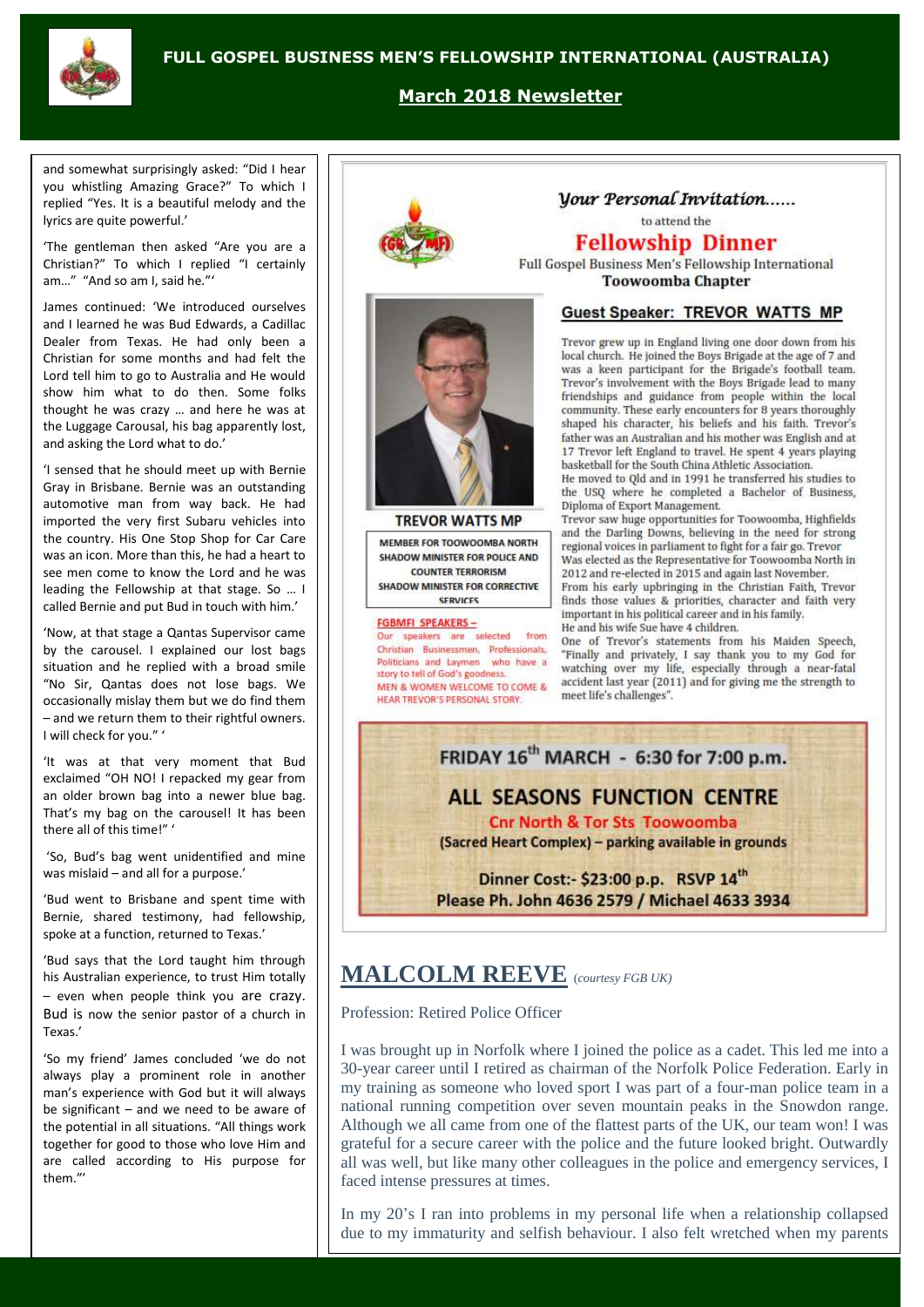## **March 2018 Newsletter**

were divorced and my sadness increased when my dear grandad, Peter, found he was dying of cancer in his mid-60s. I sat with him in the early hours as his life ebbed away. But at 4 a.m. he suddenly sat up and swung his legs over the side of the bed. His eyes seemed bright with renewed hope. I reached across to him and then he died in my arms. I noticed there was a great sense of peace in the room and even a fragrant atmosphere that puzzled me.

I did not know then that my grandad had a life-long faith in God. I found out later that he had told my mother don't worry, Eileen, the Shepherd has come to see me and Peter's death made me think deeply about God. I wasn't a churchgoer, but one night I tried to pray the Lord's Prayer although I couldn't remember the middle bit. I called out in the darkness God, if you are real, you need to show me! Yet I seemed to be beyond God's reach. My personal life was a mess and I was looking for hope and a way out. Later, I talked with a Christian lady friend, who had some answers I had never heard of. Very simply she explained who Jesus is. The Bible, she said, made it clear that it was possible for anyone, even me, to know Jesus as a living, personal Saviour who could change lives.

A tremendous urgency gripped me as I said I need to know Him now. So she prayed a simple prayer and I followed the words, line by line. I acknowledged that Jesus Christ was the Son of God and that He died on the cross for me a sinner, so that I could know forgiveness and find a new life. Tears just flowed and I felt as though someone had lifted a huge burden off my back. Then a sense of lightness, peace and joy flooded my life. It was not just a passing emotion.

As I joined a local church and grew in faith, my life was radically changed. I had always wanted to help people, but now I found many unexpected opportunities to do so. Police officers sometimes have to bring tragic news to relatives. In 1988, I had to visit the home of a widowed mother whose young son had been killed that day in a major accident on the A11, following a crash between a Securicor van and an articulated lorry.

When this heartbroken lady told me she was a churchgoer, I mentioned that I, too, was a Christian. She asked me to pray for her. Some months later, I was back in her area, so I popped in to say hello. You know, I have been going to church for 30 years, she admitted, but I realise I don't know Jesus Christ the way you do. You speak of him as a friend. As we sat at her table I led her in a simple prayer of commitment to Jesus Christ as her Lord and Saviour. I noticed that the change in her life was instant and she seemed no longer grief-stricken, but peaceful. A year later, a colleague phoned me and said buy the evening paper. There, on the front page, was another tragic story of Dinner lady killed in freak accident.

A car had skidded on ice as she cycled nearby, and she was killed instantly. It was shocking news, but an inner voice said "Malcolm, she is with Me." During my police career, I helped to start a Christian police fellowship. I also became a full-time chairman of the county's Police Federation, which deals with the welfare of officers and any complaints made against them. My wife, Cecile, is a graduate in world development studies and helps to promote Fair Trade products. I am now in training to serve the community in pastoral care. It is amazing to see the way that God has brought fulfilment into our lives. Being a Christian is the best adventure anyone could experience. We love to see the way the Holy Spirit touches people's lives. Malcolm is an officer of the Cromer Chapter in North Norfolk and training to be a local preacher in his Methodist Circuit.



#### *"His Banner Over Us is Love"*

#### **Membership**

Full Gospel Business Men's Fellowship International (Australia) is open to all men who wish to be part of this vibrant organisation, who have a heart to reach others and bring them into a relationship with Jesus Christ. You must read and understand our Doctrinal Statement and be willing to serve as a chapter member giving of your time and expertise.

Please return your completed membership application (along with our doctrinal statement) form our Membership Director, Daniel Wright - PO Box 129 Taigum Qld 4018. Telephone: 0404 004 946. Membership forms can be printed from our website: **fgbmfiaustralia.com**

Membership fees are \$100.00 per annum. To have an effective Fellowship we need all members to pay their dues to fund the ongoing expenses of the Fellowship as per the budget approved by the National Board. Being paid up members of the Fellowship is important and all personnel should hold their membership as significant and of value. Being members allows you to experience all the benefits that are associated with the organisation including being able to vote and have your say at the appropriate time. If you have no chapter in your area or it is not functioning your membership will be held as a National member. Those already in an active chapter will also be National Members and then chapter members. This way all members are included and not overlooked when information is being passed on.